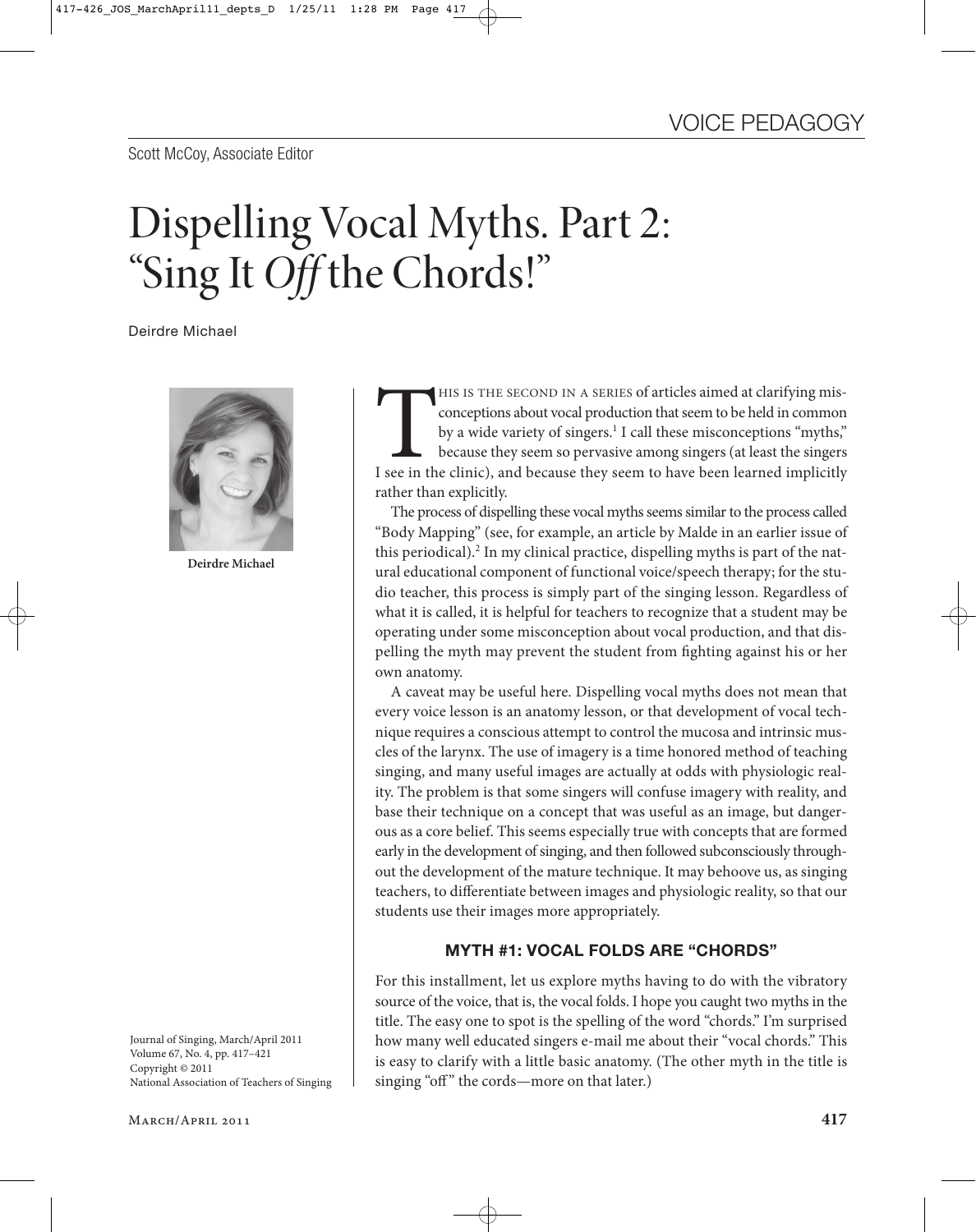# *Deirdre Michael*

# **Truth #1: Vocal** *folds* **provide the vibratory source for singing**

The larynx is the structure known in layman's terms as the voice box, and it really is like a little box of cartilage, sitting on top of the trachea (windpipe). The larynx is the housing for the vocal folds. When viewed from above, as with a laryngeal mirror or endoscope, the vocal folds appear to be two white bands. Long ago it was assumed they vibrated much like strings; hence the term vocal "cords," which is still in pervasive use today. ("Chords" is an understandable misspelling perpetrated by musicians.) However, we now know that the vocal folds are not free floating strings, but are multilayered structures that protrude from the sides of the thyroid cartilage. One of the layers, the vocal ligament, is continuous with the conus elasticus, a ligament that lines the upper airway. Thus, the folds are anchored on the sides, but extend into the airway so that they are free to vibrate. Simply stated, the vocal folds are composed of a muscle that runs the length of the folds from front to back, which is covered by a multilayered sheath of mucosa. For the most part, it is the mucosa that vibrates, in a fashion that is more complex than simple strings or cords, making vocal "folds" the more appropriate term. By the way, the space between the vocal folds is known as the glottis, so that anything having to do with vocal fold vibration may be referred to as "glottic" or "glottal."

Human vocal folds are so elegant, and so interesting. The purpose of this series of articles is to provide some simple ways of dispelling vocal myths within your studio, so I won't elaborate much here; but I do urge you to learn more about the vocal folds. For descriptions of the anatomy and physiology of the larynx, there are many excellent books within the genre of voice pedagogy texts that are probably familiar to most readers. Additionally I suggest a wonderful, relatively new offering from the speech-pathology world, written by Dr. Alison Behrman.3

In the meantime, there's no real problem if singers affectionately refer to their vocal folds as their "cords" (just like violinists refer to their "fiddles"). But we may be better served by referring to them as folds, as a subtle reminder of the complex vibration of the mucosa, with the underlying muscular activity.

### **Related Megamyth: The more you know about the anatomy and physiology of the vocal mechanism, the more mechanistically, and less artistically, you'll sing.**

This myth has been soundly disproven by legions of superb singers who have excellent understanding of their own mechanism. I guarantee you, when they're singing, these artists are thinking about musical expression of the text, not their muscles or the acoustics of the vocal tract. But they base their practice on smart, efficient use of the entire vocal mechanism. Scores of my patients would have been spared vocal injury if they had learned to practice in accordance with actual physiological properties of their voice.

# **MYTH #2: YOU CAN SING "ON" OR "OFF" THE CORDS**

This is one of those images that works well for some singers, and gets others into trouble. The problem is that if singers use this image, they may try to feel their vocal folds, and this is dangerous.

# **Truth #2: You don't feel your vocal folds vibrate**

If you are singing or talking, that is, if you're phonating (producing a sound with your voice), the vocal folds are vibrating. You don't feel them vibrate, any more than you feel your other organs at work. You would tickle yourself to death if you were aware your vocal folds vibrating. You also don't feel the intrinsic laryngeal muscles contracting. You know this about the rest of your body as well: you are protected from sensing normal biological processes, and have mechanisms for heightened sensory awareness if something goes wrong. Understanding the biological purposes of the vocal folds may help shed some light on what you can, can't, and shouldn't feel when singing.

# **Biological purposes of the vocal folds**

The primary biological purpose of the vocal folds is to protect the lungs. In terms of sensation, the vocal folds ignore the air going past them in and out of the lungs, and they ignore vibration. But if any food, liquid, or foreign object comes near them, the vocal folds will adduct (come together) very quickly, to prevent the food or liquid from coming into the airway. Also, the epiglottis folds over the vocal folds, for additional protection.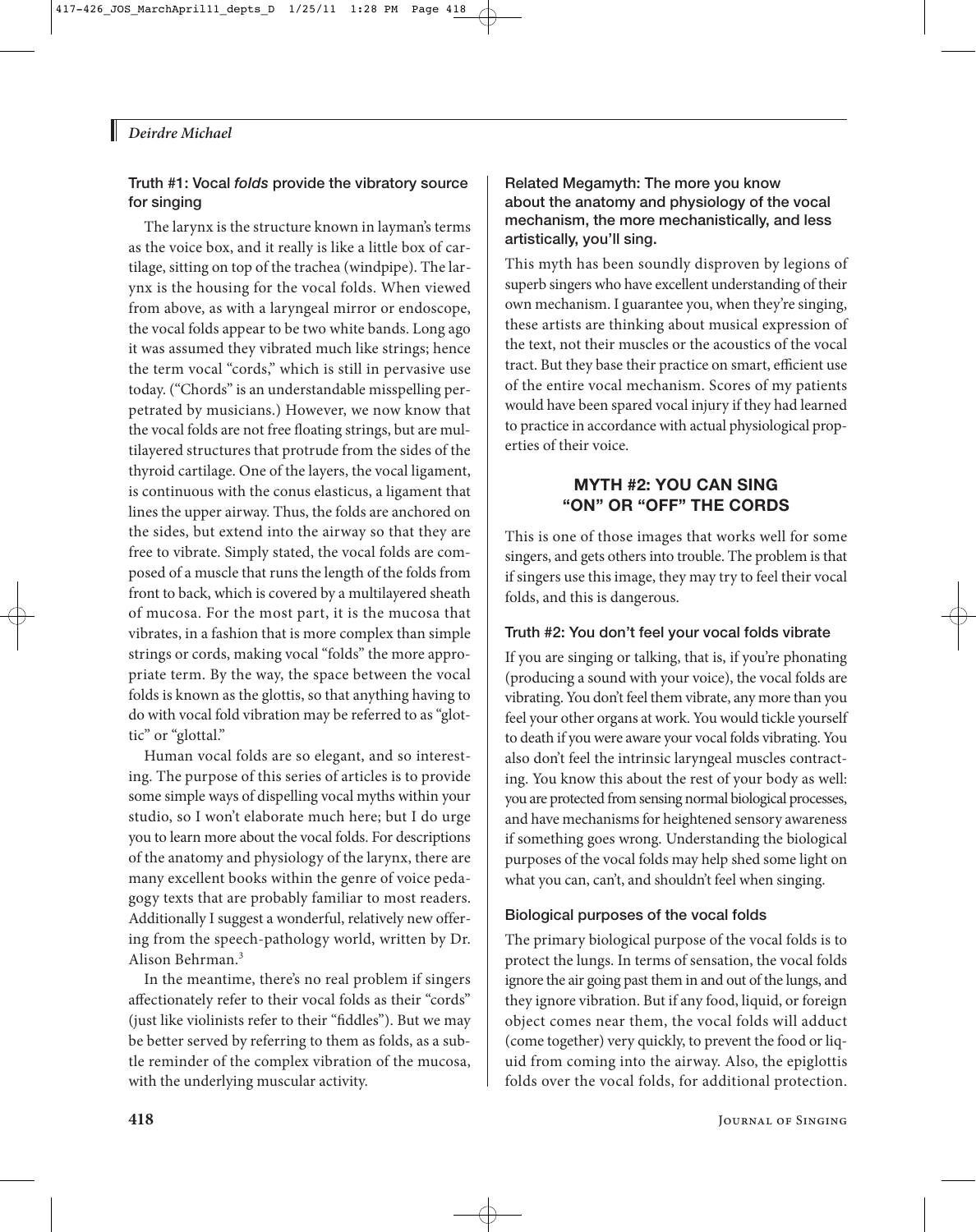However, if you accidentally inhale a particle (a popcorn hull, for example), the vocal folds sense the invasion of the airway, and they will cough and cough until the hull is expelled and the airway is safe. We share the biological functions of the larynx and vocal folds with all other air-breathing animals. The fact that our vocal fold mucosa has evolved into the complex layered structure that provides for the richness of our phonatory system is one of the perks of being human. Still, the biological purpose of the vocal folds trumps any overlaid function such as singing or talking. You cannot talk, much less sing an aria, while your vocal folds are busy expelling the popcorn hull.

By the way, you will have very keen sensation of the popcorn hull itself. After a few moments of coughing, you will also sense the irritation of the mucosal structures. However, it is possible to have lesions (growths) on the vocal folds, such as nodules or a polyp, and have no sensation of the actual lesion. Sometimes I wish that nodules would hurt, to remind my patients to reduce their voice use!

The secondary biological purpose of the vocal folds is to seal off the airway, to trap air in the lungs. This provides what is known as thoracic fixation, which gives you stability or "backpressure" for excretion, childbirth, heavy lifting, and other such activities. Try starting a grunt, and hold the air back with your vocal folds: this is known as the "Valsalva maneuver." You can sense the air pressure below your vocal folds, known as subglottic pressure, and you can sense the resistance of the vocal folds to that pressure, known as glottic resistance. This can become a problem for singers, if they feel the need to sense their glottis, or vocal folds, while singing. They may actually be sensing subglottic pressure and glottic resistance, and this goes beyond what singing requires.

#### **Truth #3: Singing is easier than childbirth.**

It appears obvious that singing is also easier than defecation and heavy lifting. In fact, singing requires only a tiny fraction of the pressures generated for the biological purposes of the larynx.

# **Subglottic pressure required for phonation**

One of the ways of measuring subglottic pressure is in centimeters of water of air, abbreviated cm H<sub>2</sub>O. Imagine a tube or beaker, calibrated in centimeters, and partially filled with water. If you could insert a straw into the bottom of the beaker and blow into it, your air would lift the column of water some number of centimeters. Lung pressure, or subglottic pressure, can be measured in cm  $H_2O<sup>4</sup>$ 

The Valsalva maneuver requires about 150 cm  $H_2O$ . Very loud singing has been measured at 60 cm  $H_2O$ —less than half of the Valsalva maneuver! Even more remarkably, conversational speech is maintained at approximately 3-4 cm  $H<sub>2</sub>O$ . Consider that there is a great deal of singing that does not require more pressure than conversational speech.

Phonation threshold pressure is the amount of pressure that is required merely to set the vocal folds into vibration. It is typically calculated from indirect pressure measurements that are made at the lips. Phonation threshold pressure will depend upon a variety of factors such as viscosity of the vocal fold mucosa. (Well hydrated, slippery vocal folds will be set into vibration more easily than dry, sticky ones.) Still, research shows that phonation threshold pressure is in the area of  $3-7$  cm  $H_2O$ . At the onset of this phonation, sympathetic vibrations will be felt in the mouth or perhaps the throat, but there should be no sensation remotely approximating that of the Valsalva maneuver.

It seems natural that the rich sensory feedback we receive from vibrations as we sing is important in the development of our technique. My clinical experience suggests that many singers try to maintain sensory awareness of their glottis, in an attempt to feel and control their singing. I suspect this is the origin of the notion of singing "on or off the cords." It is doubtful that singers actually believe they are singing with or without their vocal folds; rather, they are gauging their singing by how much subglottic pressure and glottic resistance they feel, without realizing that feeling any sensation of vocal folds is probably too much. This can lead to the development of hyperfunction that can eventually lead to damage to the vocal fold mucosa, or muscular injury.

# **Ventricular folds**

Another source of sensation at the glottis that could be perceived as singing "on or off the cords" might be the constriction of the ventricular folds. The ventricular folds are folds of tissue that extend out from the cartilage, much like the vocal folds. They are above the vocal folds,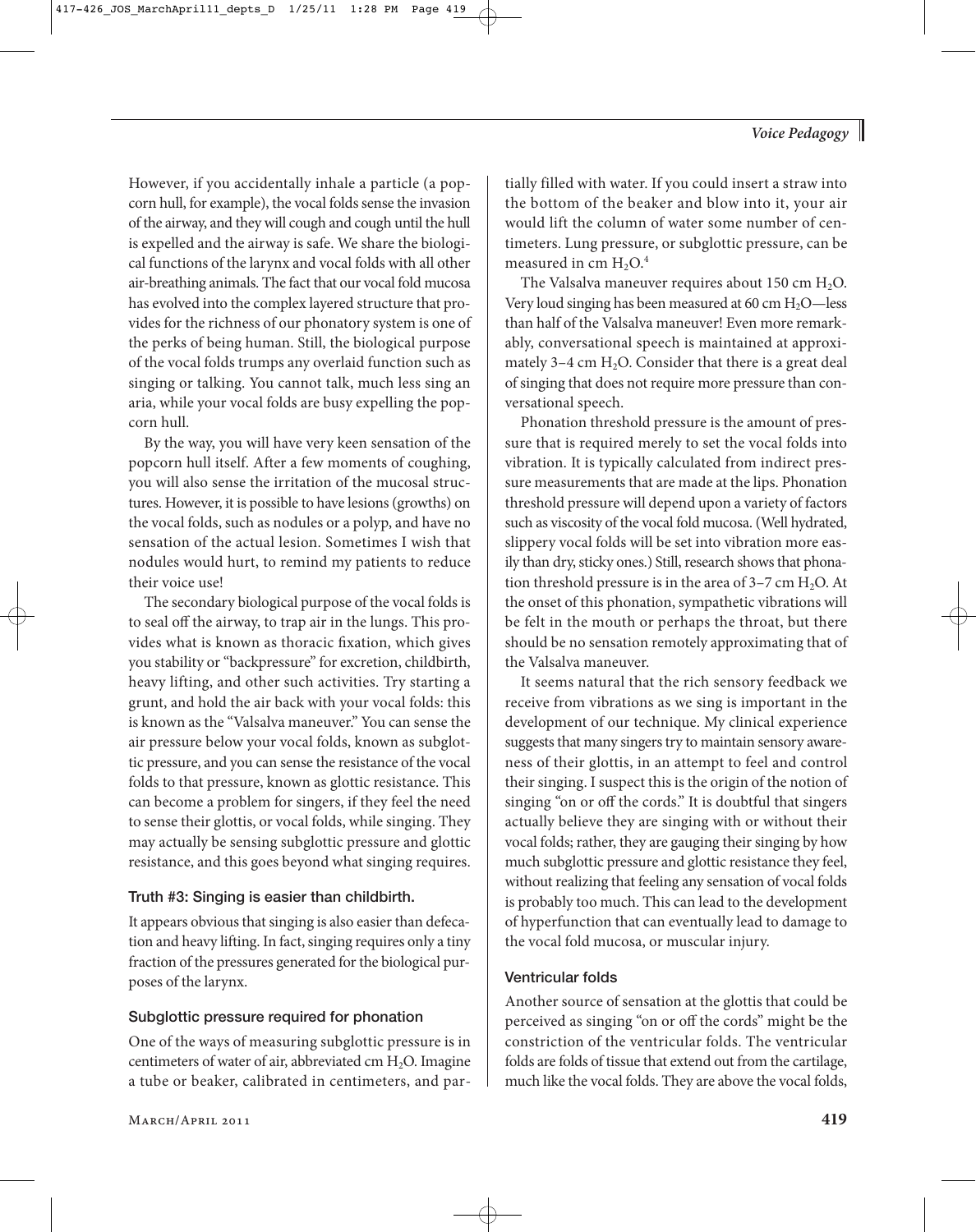# *Deirdre Michael*

and are often referred to as the "false" or "vestibular" vocal cords. There is a space between the vocal folds and the ventricular folds known as the ventricle. (In anatomic terms, a ventricle is an empty space or cavity.) During phonation the ventricular folds are retracted and allow the true vocal folds to vibrate freely. The ventricular folds squeeze together tightly to help with airway protection, or valving of the airway for thoracic fixation. At times, though, the ventricular folds may approximate or constrict during phonation. The muscular source for this is not well understood, but extrinsic laryngeal muscles (muscles of the neck, outside the larynx) are most likely involved. Ventricular approximation or "squeeze" can be learned and controlled by singers or speakers, for a variety of effects, depending on the degree of approximation. This squeezing can be sensed, and it may actually be the variable when singers believe they are singing "on or off the cords." Ventricular approximation may also be part of the clinical picture in a variety of vocal pathologies. Excessive constriction of the ventricular folds can inhibit vocal fold vibration and greatly alter voice quality. In extreme cases the ventricular folds can actually become the vibratory source, completely damping the true vocal folds. Because of the neck muscle involvement, ventricular approximation can be very fatiguing, and certainly the effort to try to maintain vocal fold vibration in the presence of the damping effect can be fatiguing and uncomfortable. Ventricular squeeze

can become habitual, and the habit can be notoriously difficult to break. Therefore, I worry that when singers describe themselves as singing "on or off the cords," they may be constricting the ventricular folds in a way that could eventually become problematic for them, as they habituate to increasing levels of effort during singing. While some singers can learn exquisite control of their ventricular folds for a variety of vocal effects, others will buckle under the strain.

#### **Related Minimyth: Falsetto register is produced with the false vocal folds**

Male falsetto is a product of true vocal fold vibration. The folds are elongated and thinned, in a manner that is almost identical to head voice production in women. There actually is nothing "false" about it.

To summarize, the notion of singing on or off the cords may be a useful image for some singers, and may be a dangerous technical myth for others. A singer who believes it is necessary to sense the vocal folds as they vibrate may be creating glottic resistance that is more appropriate for biological functions than for singing, or may be recruiting neck muscles for ventricular approximation that may eventually become fatiguing and inhibitory to true vocal fold vibration. This is not to say that good singing doesn't sometimes feel like a tremendously energetic activity, but sensation of pressure at the glottis should not be part of the energy. Understanding